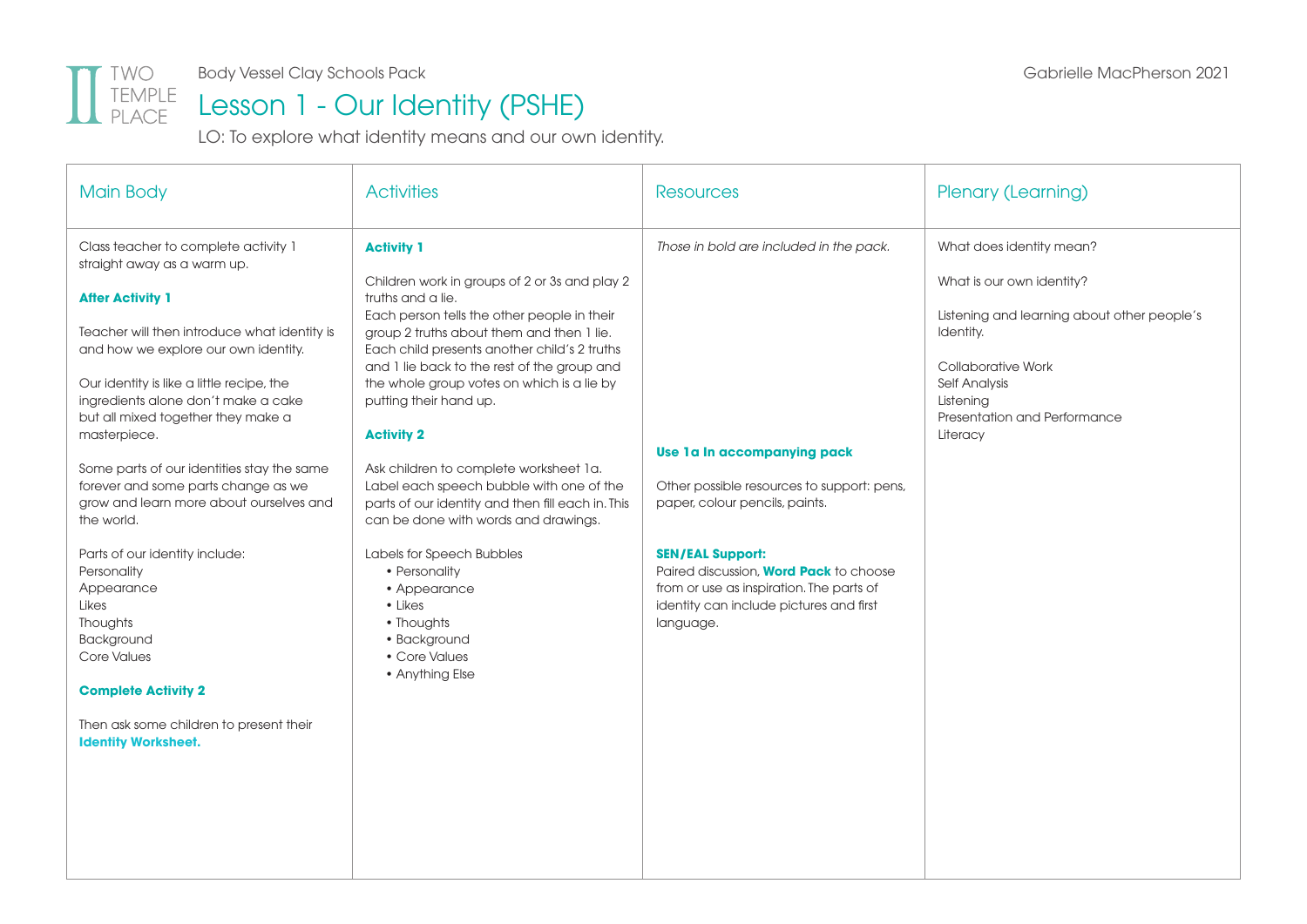## **1a - Identity Worksheet**